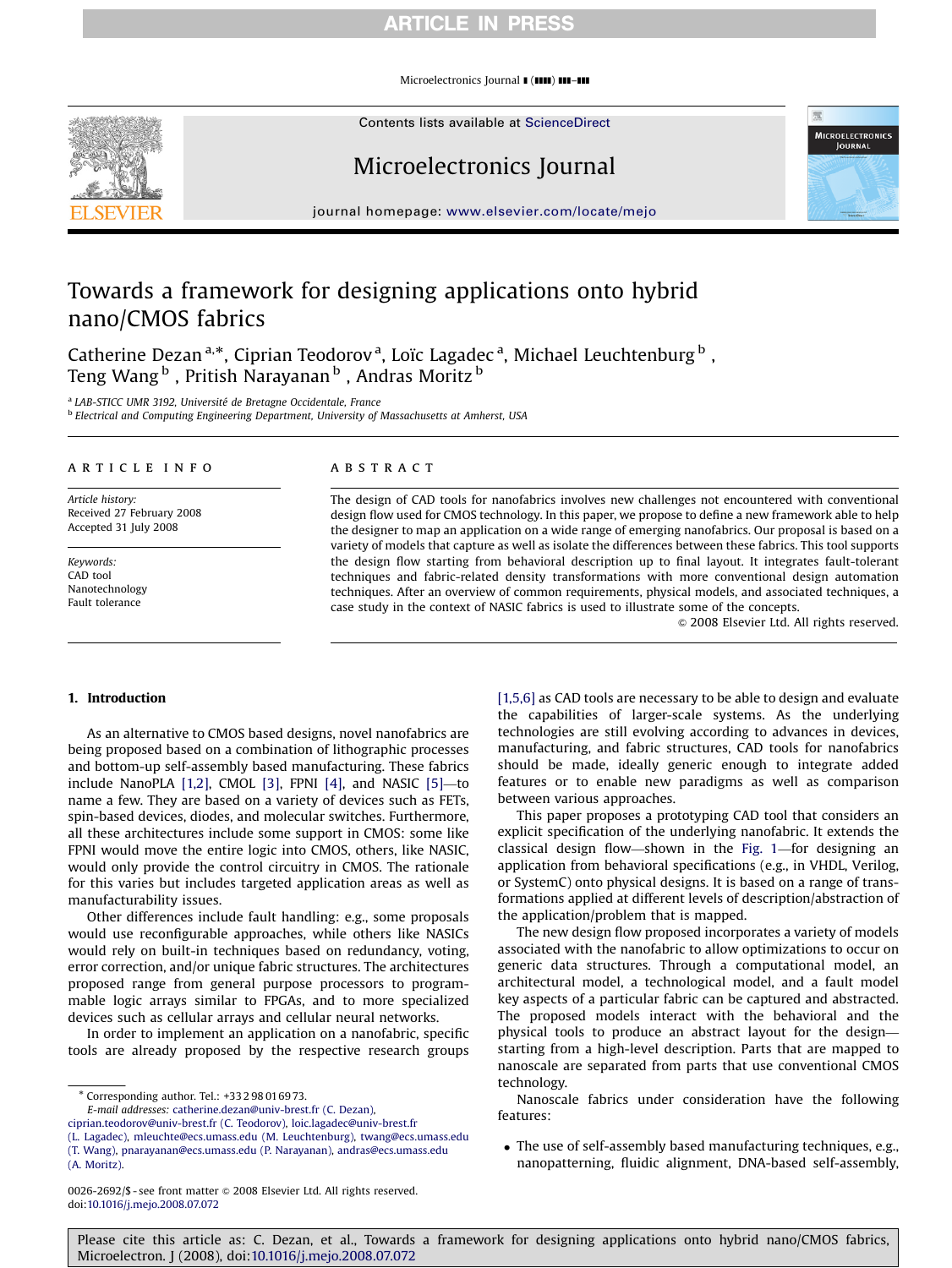#### <span id="page-1-0"></span>2 C. Dezan et al. / Microelectronics Journal **| (1111) 111–111**



Fig. 1. Classical design flow of a conventional CAD tool.

and di-block co-polymers, in conjunction with conventional lithography: this is driving their structure to be quasi-regular such as based on 2-D crossbars.

- $\bullet$  Nanoscale fabrics could be hybrid nano/CMOS structures as opposed to just nanoscale.
- Nanoscale fabrics are expected to have high defect rates, e.g., in the range of 10+%; thus, defect tolerance techniques need to be incorporated and taken into account in the design of any new CAD tool. In comparison, conventional CMOS designs in 90 nm technology have only 0.4 defects per cm2.

The need to build a new framework able to support large applications based on emerging fabrics is apparent. While not all of the physical constraints are finalized, investigations have began and significant progress is made on all areas. We can expect that the development of a nano CAD framework can reduce the design gap between nanoscale designs and CMOS counterparts. As known, the classical tools are able to map millions of transistors large designs into CMOS technology.

In summary, this paper makes the following key contributions: (1) we propose to develop a new framework able to manage hybrid CMOS/nano architectures based on model specifications; and (2) the classic design-flow is extended to interact with these new models based on new and adapted tools/algorithms. Our broader objective is to develop a framework that could be used by research groups in this field and that could help them in their investigation of new materials, devices, and architectures evaluating implications at the system level.

The paper is organized as follows. Section 2 presents the proposed models used by this CAD framework to capture the characteristics of the nanofabrics. Section 3 gives an overview of the general organization of the proposed CAD framework. The subsequent sections discuss the main components of the new design flow. The last section shows the feasibility of the approach by taking an example application dedicated to NASIC nanofabric.

#### 2. Models for fabric specification

The prototyping tool presented here is henceforth referred to as NanoMadeo. It is based on four meta-models. These metamodels provide abstractions of the nanofabrics concerning their computation paradigm (computational meta-model), their structural organization (structural meta-model), technological constraints (technological meta-model), and their fault-tolerance ability (fault meta-model).

Through these, the designer is able to capture different aspects of the target fabric. These models interact with behavioral transformations, structural transformations, and physical tools, needed to design and to implement an application onto the nanofabric support. These interactions are mediated by the metamodels. The aspects that need to be captured by the meta-models are detailed in the following subsections. The general flow of this tool is presented in Section 3.

#### 2.1. Computational meta-model

CAD tools for emerging nanofabrics must be able to handle both traditional CMOS and nanoscale technologies. The distribution of functionality between the two depends on the nanoscale capabilities, manufacturability constraints, the trade-offs between area, performance, and the reliability of the underlying nanoscale technology.

For instance, the nanoscale parts of the system can be used solely for computation in order to gain orders of magnitude improvements in density and performance compared to CMOS technology [\[7\]](#page-7-0). Nanoscale technology could also be utilized for interconnect-only to speed-up communication in the fabric by reducing load capacitances and allowing a denser interconnect structure. A prototyping tool must handle both of these cases and in-between in order to be useful.

The computational meta-model also needs to be able to model different roles for the nano and/or CMOS segments related to both computation and interconnect. This partitioning is a new requirement of hybrid, i.e., nano/CMOS, fabrics that is not present in conventional tools.

#### 2.2. Architectural meta-model

The architectural meta-model provides support for describing the building blocks of a target nanofabric. These building blocks correspond to nanoscale or CMOS components necessary to build the architecture on the fabric. These can be classified into basic devices, pre-composed blocks and wires as shown in [Fig. 2.](#page-2-0) The architectural meta-model allows the specification of the types of tiles specific to each fabric: nanoBlocks for NanoPLA [\[1\],](#page-7-0) tiles of basic cells for CMOL [\[3\],](#page-7-0) hypercells for FPNI [\[4\]](#page-7-0), and tiles for NASIC [\[5\].](#page-7-0) The topological organization of the nano and microcomponents, including their hierarchical structure in tiles, can also be captured by a model based on this meta-model.

#### 2.3. Technological meta-model

The technological meta-model permits to model the physical constraints of the fabric based on the underlying technology. This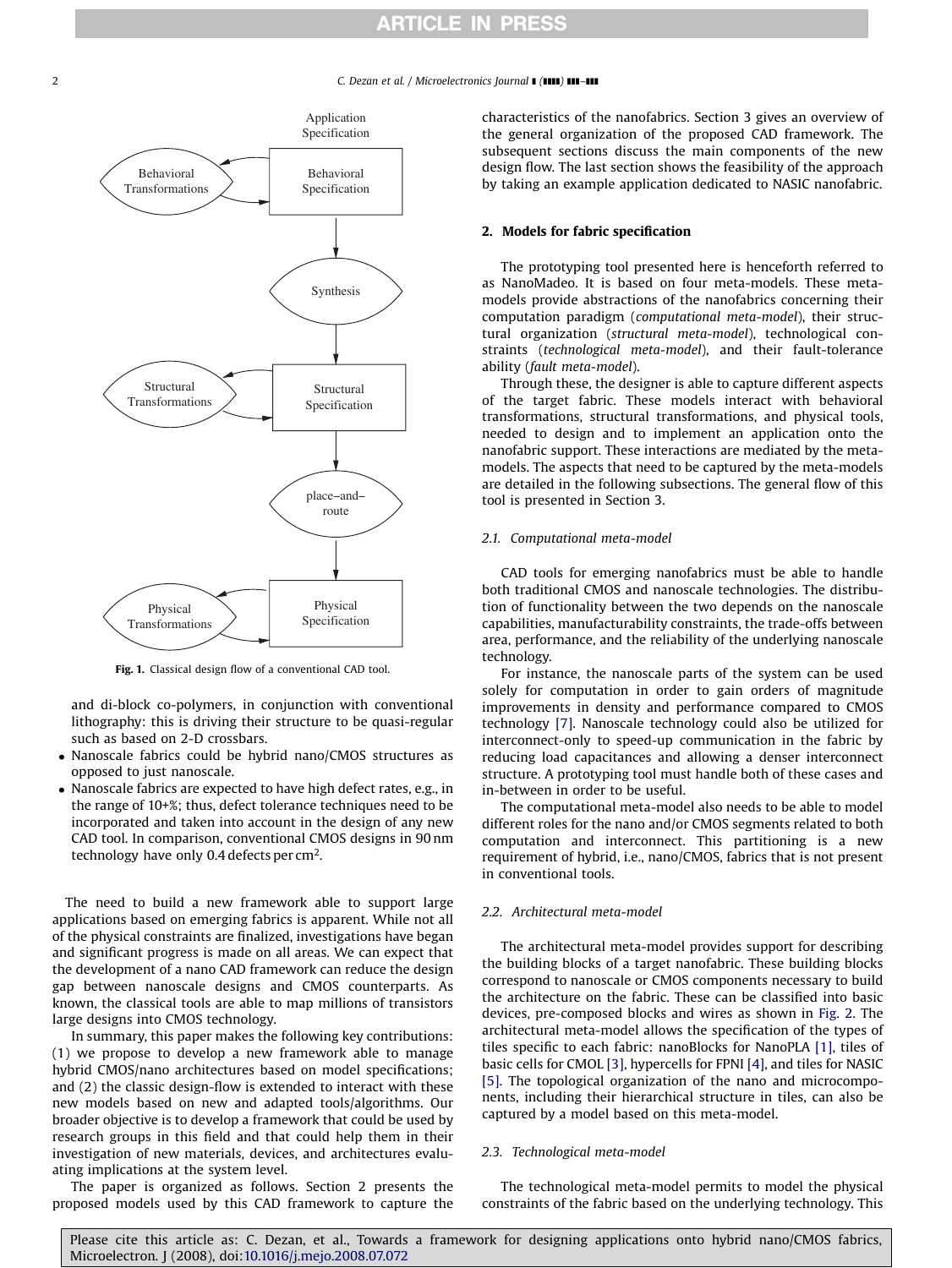C. Dezan et al. / Microelectronics Journal  $\blacksquare$  ( $\blacksquare\blacksquare$ )  $\blacksquare\blacksquare\blacksquare\blacksquare$ 

<span id="page-2-0"></span>

Fig. 2. Building blocks used in architectural model.

information is useful for place and route routines. Nanoscale systems often do not allow arbitrary routing and placement, complicating their design as compared to CMOS designs. For example, a placement constraint related to the fabric might be the doping constraints in the NASIC fabric that limits each type of transistor to one dimension: horizontal or vertical, for easing manufacturing.

Constraints on routing are particularly important in the case of reconfigurable fabrics where connections are limited to certain routes. The costs for these routes also give guidance to the routing procedures for choosing the best possible routes.

Another constraint may be the defects present in a particular chip in the case of a reconfigurable fabric. These present additional routing and placement constraints in configuring around the defects [\[7\]](#page-7-0).

#### 2.4. Fault meta-model

As nanoscale computational fabrics are commonly based on bottom-up manufacturing processes, accounting for the reliability implications is crucial. The fault meta-model proposed allows modeling of different type of faults, as well as their distribution and their probability on the target fabric.

Fault types include: permanent defects such as stuck-on or off transistors or broken nanowires/microwires; transient faults due to internal noise, particle impact, or electromagnetic interference; and process variation, including doping, channel length, wire thickness, and others. A detailed treatment of various fault models is discussed in [\[5\].](#page-7-0) For each possible fault in a given technology, the rate and distribution (uniform/clustered) is included in the fault model.

#### 3. Design flow

The general flow of the framework for nanofabrics enlarges the classical flow introduced in [Fig. 1](#page-1-0) by adding an explicit specification of the fabric. The fabric specification is expressed through four models based on the meta-models presented in the previous section. These models interact with the transformations applied at one specific level of description (behavioral, structural, or physical) and interact with processes that are applied between different levels of description. The modified flow is illustrated in [Figs. 3 and 4,](#page-3-0) respectively.

The computational model interacts with behavioral transformations and the synthesis process, by giving information about the nano and micro role and about the computational organization of the nanostructure (regular, two-level logic based, and hybrid logic [\[23,24\]\)](#page-8-0).

The architectural model interacts with the structural transformations and the place-and-route process by using some information about the building components and their topological organization.

The technological model introduces constraints in the placeand-route process like doping constraints, routing priorities on reconfigurable fabrics, defect map constraints in order to route around the defects. This technological model is taken into account for physical transformations (like physical replications at a floorplanning level).

The fault model of the fabric is essentially used for estimating the yield of the circuit based on its architectural description. The yield projection gives an overview of the circuit's fault tolerance and capability to be still correct in terms of its outputs even if some faults are introduced in the architectural description of the application (like transistor turned to stuck-off, stuck-on, or broken nanowire, etc.) related to a certain distribution of defects.

The yield of the circuit can give some insight about the efficiency of the fault-tolerance techniques that are defined as transformations (behavioral and/or structural transformations). The choice of fault-tolerance transformations has different impact on the yield. If the predicted yield is not satisfactory, it is possible to reiterate, applying different kinds of fault-tolerant transformations to different portions of the application. These iterations may continue until an acceptable level of yield is projected. More details on fault-tolerance related transformations are given in Sections 4.2 and 5.3.

#### 4. Application specification and behavioral transformations

The behavioral description of an application is written in an object-oriented language (ST80) that is similar to the traditional description used in Madeo [\[8\].](#page-7-0) The compilation procedure produces directed acyclic graphs (DAGs), which are the intermediate representation (IR) used by NanoMadeo.

Some classical behavioral transformations can be applied on this (IR) in order to perform optimizations, e.g., dead code removal, constant propagation, and node fusion.

Some specific transformations related to fabric are also introduced at behavioral level and can be classified in two categories: (a) transformations for the fabric itself and (b) transformations required for supporting fault tolerance.

#### 4.1. Transformations for hybrid nano/CMOS fabrics

These transformations include:

- nano/CMOS pre-partitioning,
- synchronization mechanism.

The nano/CMOS pre-partitioning transformations assume a first role-distribution between the nano part and the CMOS part. These transformations take into account the computational model that defines the computation and interconnect related tasks for CMOS or nanoscale parts. This assignment information is essentially captured through flags that will be considered all through the design process.

Transformations for introducing synchronization mechanisms depend on the way the sequential logic and the control signals are expressed at the fabric level, related to the computational model. These can be translated in subsequent steps by explicit registers or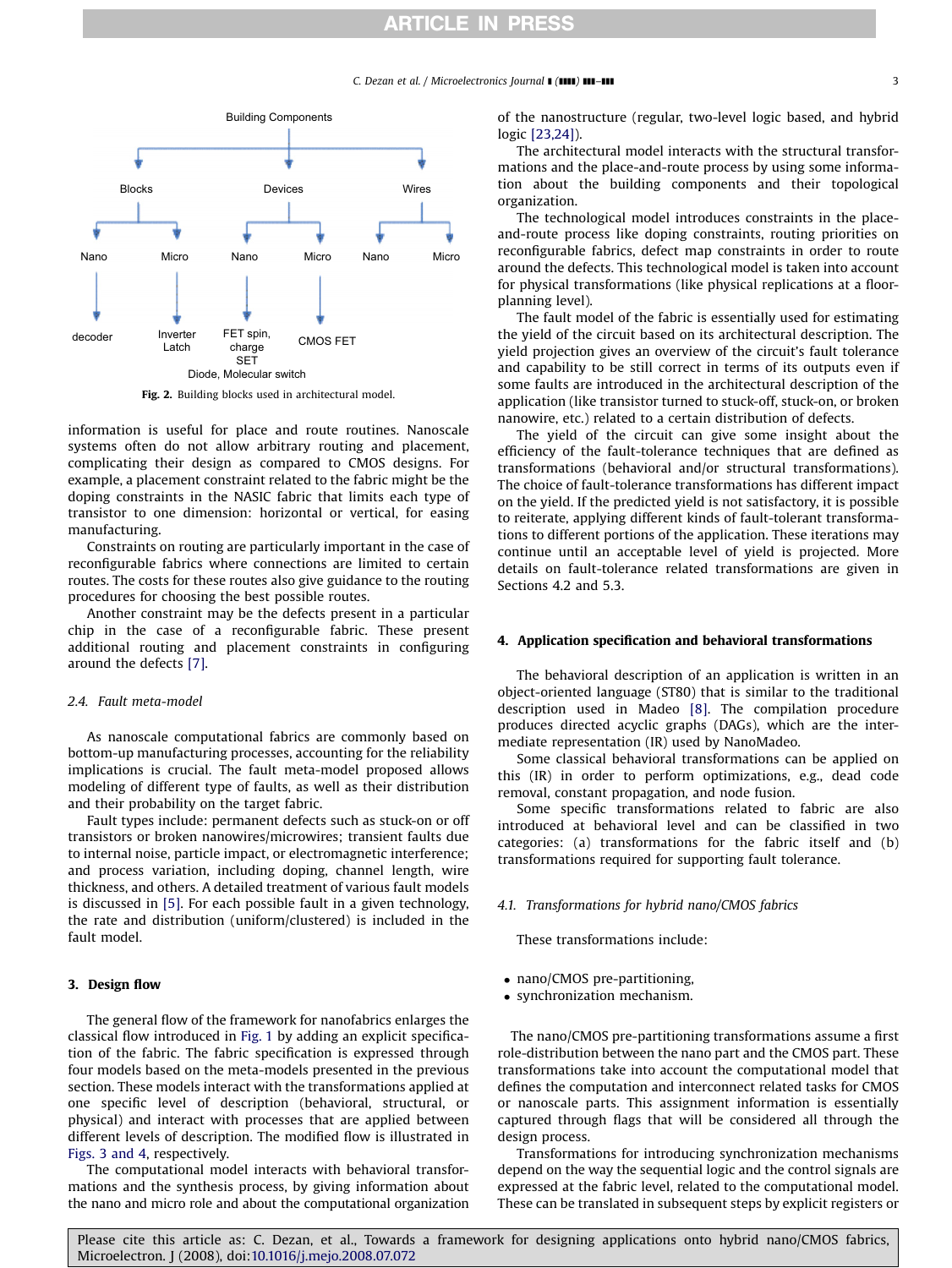#### <span id="page-3-0"></span>4 C. Dezan et al. / Microelectronics Journal **| (1111) 111–111**



Fig. 3. Design flow with NanoMadeo and model interactions.



Fig. 4. Design flow with NanoMadeo and model interactions. Fault model integration into the fabric specification.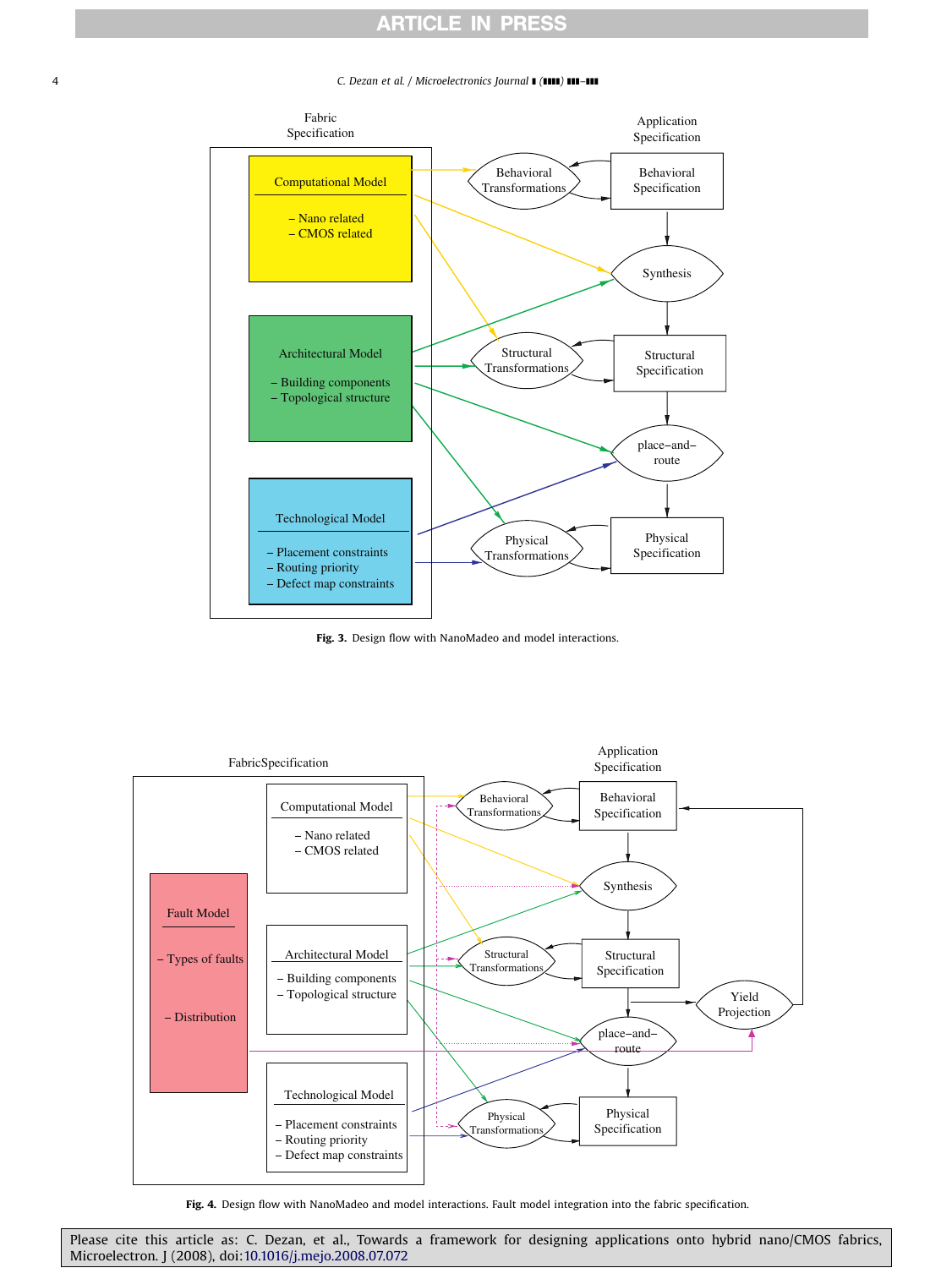by a dynamic logic activated by specific control signals. Dynamic style designs are for example applied in NASICs.

#### 4.2. Transformations for fault tolerance

Fault-tolerance techniques may be applied at this level. They correspond to three kinds of transformations:

- transformation introducing voters, like TMR, in order to duplicate portion of codes and to vote between copies,
- transformation introducing different data encoding based on redundant codes: RNS codes and ECCs. These codes are expressed at this level like data types,
- transformation changing the physical support: the computation can be realized by the CMOS part to be more reliable.

Fault-tolerance transformations at behavioral level interact with the computational model and the fault model. The computational model guides the synthesis of the additional parts (like voters for TMR techniques), to be mapped on a nanostructure or a CMOS part. The fault model guides the designer on the relevance of the fault-tolerance transformations after being evaluated using yield projection. For instance, it would not be worth using an ECC with a large Hamming distance, that would yield too many redundant bits without the yield increasing proportionally.

#### 5. Synthesis, structural transformations and yield projection

#### 5.1. Synthesis

The resulting logic is then synthesized in the appropriate type of logic (PLA, LUT, and multi-level logic) as defined by the architectural model. Standard external tools such as SIS [\[9\]](#page-7-0) can be used for this process. This is done on block-wise basis; each highlevel code operation is compiled hierarchically into a single block.

Different levels of operator decomposition can be applied, allowing the complexity of each block to be traded off against the number of blocks. The synthesis process may interact with the fault model of the fabric if probabilistic synthesis [\[10\]](#page-7-0) is used.

Once the initial structural representation of the application has been generated through synthesis, transformations at the structural level are applied.

In the following subsections we focus on structural transformations applied for both fabric and for fault tolerance.

#### 5.2. Structural transformations

The synthesis is based only on the type of logic and may not take into account all structural requirements (for instance, the signal restoration required by the NanoPLA fabric). At this point, logic is synthesized for the combinatorial parts such as decoders. Sequential parts such as registers or dynamic logic controls are defined around the synthesized segments as required in the architecture.

Specific architectural components may be introduced extracted from a library, corresponding to some architectural investigations and whose necessity could be demonstrated through a validation tool (simulation tool).

These structural transformations for a fabric may introduce:

- restoration circuitry,
- stochastic decoder, needed for the interface between the micro and the nano parts,
- CMOS/nano repartitioning.

These components are needed for the interface and are defined in the architectural model. The CMOS/nano repartitioning enables possible migration from nano to CMOS parts according to performance and/or reliability requirements.

#### 5.3. Structural fault-tolerance related transformations

Fault-tolerance transformations can be also applied at the structural level. Examples include:

- Structural redundancy techniques at fine grain level, like Nway redundancy to provide additional copies of input/output signals and of some intermediate signals (the copies of minterms in a case of PLA structures) [\[5\]](#page-7-0).
- Modular redundancy techniques at coarse grain level, based on TMR and similar techniques—specific structures are selected and voter circuits are provided to implement TMR or similar schemes, but at this level, a more detailed architecture of this kind of circuitry is provided.

These transformations corresponding to the fault-tolerance techniques applied at the structural description of the application are, essentially, redundancy based on fine grained or coarse grained (like TMR) copies. Voters here could be using the CMOS/ nano repartitioning transformation for improving yield—also depending on manufacturing requirements.

#### 5.4. Yield projection

The structural representation of the circuit plus the fault distribution given by the fault model can be used to make yield projections. This is performed by an external yield simulator. A yield simulator for PLA-based structures proposed in [\[11\]](#page-7-0) could be used for different kinds of 2D nanofabrics. Yield estimation can also be done using Monte Carlo simulation [\[7\]](#page-7-0) or the FTSim developed by the NASIC group [\[5\].](#page-7-0)

The yield simulator depends on the fault model of the fabric in terms of the types of faults considered and the distribution of these faults. It gives feedback on the efficiency of the faulttolerance techniques applied at different levels of the design flow.

#### 6. Physical design

Nanofabrics are generally organized into tiles, hypertiles or nanoblocks that correspond to clusters of PLAs, basic cells, or hypercells. The partitioning techniques used to define such blocks are based on clustering heuristics for PLA packing, as in PLAmap [\[12\],](#page-7-0) T-VPACK [\[13\]](#page-7-0), or the Singh algorithm [\[14\]](#page-7-0) [\(Table 1\)](#page-5-0).

The parameters for clustering are the number of elementary cells or P-terms of the PLA and the number of inputs and outputs associated with the cluster. The placement problem consists of placing each basic cell inside a cluster, once the clusters are defined. This is achieved using generic optimization heuristics like simulated annealing, using, e.g., congestion costs in the case of reconfigurable fabrics.

Routing procedures for nanofabrics can use adaptive maze router algorithms like Pathfinder [\[15\]](#page-7-0) from VPR [\[13\]](#page-7-0), or they can be more specific to the fabric using, for example, custom adaptation of shortest Steiner tree problems [\[16\]](#page-7-0) or other VLSI algorithms [\[17\]](#page-7-0).

For reconfigurable fabrics, a defect map provides extra constraints for placement and routing to configure around the defects previously detected.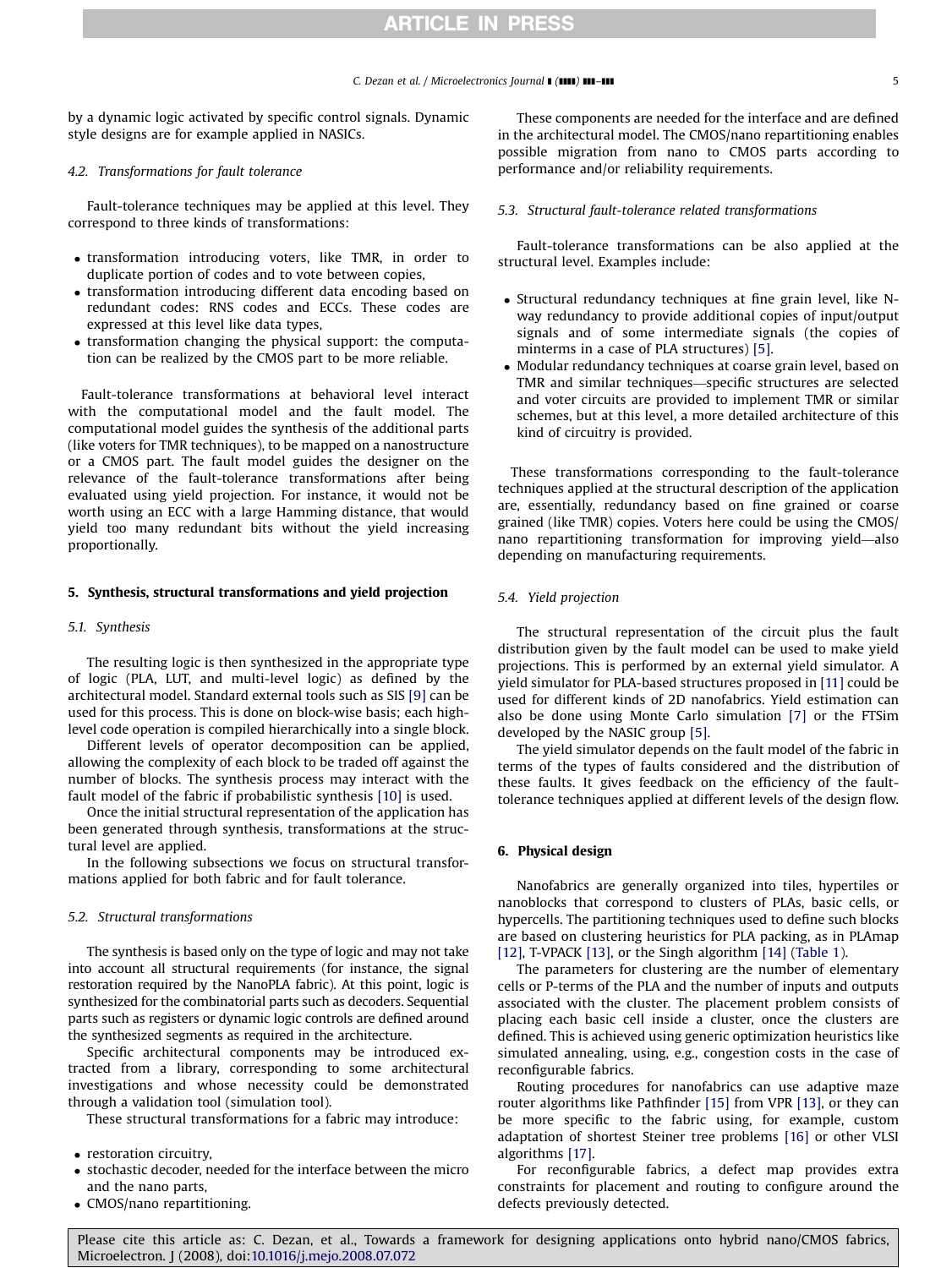#### <span id="page-5-0"></span>6 **C. Dezan et al. / Microelectronics Journal 1 (1111) 111-111**

#### Table 1

Main features of some hybrid nanofabrics related to models

| Fabric models                      |                             | <b>NanoPLA</b>                              | <b>CMOL</b>                                             | <b>FPNI</b>                      | <b>NASIC</b>                         |
|------------------------------------|-----------------------------|---------------------------------------------|---------------------------------------------------------|----------------------------------|--------------------------------------|
| Computational                      | Nano<br><b>CMOS</b>         | Computation, interconnect<br>Limited to I/O | Computation, interconnect<br>Specific computation (inv) | Interconnect only<br>Computation | Computation, interconnect<br>Control |
| Architectural                      | <b>Devices</b><br>Structure | FET, diode<br>2D-grid                       | Molecular switch, SET<br>3D-grid                        | <b>CMOS</b><br>3D-grid           | NW-FET<br>$2D$ -grid                 |
| Technological (placement, routing) |                             | Connection restricted                       | Connection restricted                                   | Connection restricted            | Doping constraints                   |
| Fault                              |                             | Permanent                                   | Permanent                                               | Permanent                        | Transient, permanent                 |

#### Table 2

CAD tools used for different fabrics

|                           | NanoPLA [1]                                   | CMOL [6]                                                | FPNI [4]                                                                        |
|---------------------------|-----------------------------------------------|---------------------------------------------------------|---------------------------------------------------------------------------------|
| Partitioning<br>Placement | PLAMAP [12]<br>Simulated annealing (VPR-like) | T-VPACK [13]<br>Simulated annealing (VPR-like) modified | Singh's greedy algorithm (specific cost) [14]<br>Simulated annealing (VPR-like) |
|                           |                                               | congestion function                                     |                                                                                 |
| Routing                   | NPR—custom tool (based on Pathfinder [15])    | Custom tool (based on RSA heuristic) [16]               | Maze router (Pathfinder-like) with several<br>iterations                        |

Table 2 gives an overview of the different algorithms applied in physical layout tools for the NanoPLA, CMOL, and FPNI fabrics. Physical tools for nanofabrics use two kinds of algorithms or heuristics: adaptive generic algorithms or custom procedures. Adaptive generic algorithms include general purpose optimization heuristics like simulated annealing or genetic algorithms and algorithms for FPGAs like Pathfinder and PLA clustering as the ones implemented in Madeo [\[18\]](#page-7-0) or the VPR tool.

On NanoMadeo, the place and route step is done using generic algorithms capable to take into account the nanofabric constraints extracted from the architectural and technological models. Constraints like the tile dimension, the position of each specific component, and the available hierarchical levels can be extracted from the architectural model in order to be used by the placement algorithm. The technological model provides fine-grained constraints such as the doping constraints for the NASIC fabric.

The placement is done using the simulated annealing heuristic on a generic representation of the placement problem (similar to TCG-S [\[19\]\)](#page-8-0).

After the extraction of routing constraints from the architectural and technological models, the circuit can be routed using a generic maze router like the PathFinder.

The optimization goal for the place and route tool can be inferred from the architectural and technological models. For example, in a fabric using the nanowires for signal routing the goal will be wire-length minimization knowing that the length of the nanowires is limited due to fabrication constraints.

#### 7. Illustration of the framework: NASIC case study

Table 1 presents some particularities of four emerging nanoscale fabrics and which model can capture them best. For additional clarification of the NanoMadeo framework, the rest of this section is structured as a case study on NASIC fabric architecture.

#### 7.1. NASIC fabric description

NASIC [\[5,20–24\]](#page-7-0) is a hybrid system based around tiles of nanowires and FETs with CMOS providing support and some control circuitry. Recent versions of NASICs also explore CNTs and Spin FETs. For the purpose of this paper we assume NASICs with NW FETs, such core-shell based ones or crossed-NW ones.

The tiles are made up of crossed nanowires with FETs at the intersections, forming cascaded PLA-like structures. In each tile (or supertile), there are possible several planes of transistors—one with the channels running horizontally and one with the channels running vertically typically. Thus, each tile implements any logic function using two-level logic such as AND–OR, NAND–NAND, or NOR–NOR. Recent versions of NASICs also use the so-called hybrid logics [\[23\]](#page-8-0) that would extend this functionality allowing mixing logic gates in the same logic stage.

In the NASIC fabric, each nanotile is surrounded by microwires which provide power and control signals. The control signals implement typically various styles of a dynamic control schemes. The use of dynamic logic puts a synchronization constraint on the synthesis of applications onto NASICs, which NanoMadeo must manage. CMOS also provides support for modular redundancy schemes, encoding/decoding of inputs and outputs for the entire system (not between tiles), and control signal generation.

#### 7.2. Modeling the NASIC fabric

To model the NASIC fabric, in the context of NanoMadeo, the particularities of the fabric have been identified and four NASIC fabric models produced according to the meta-models described in Section 2.

The distribution of the role between CMOS and nano layer is driven by the computational model of the NASIC fabric and explicit two main points: one is the computation organization of the nanogrid in two level logic in order to be mapped later into PLA structures (information related to synthesis), the other is related to the control aimed to be mapped to CMOS level.

The architectural model of the NASIC fabric points the building components used (e.g. FET, nanowire, and microwire) and explicit structural organization into tiles based on topological rules on building components. Building components may be assembled in a predefined way (for instance, for the nano and microwires, if the number of nanotiles are supposed to be fixed) or in an adaptable way related to the application (placement of FETs on the PLA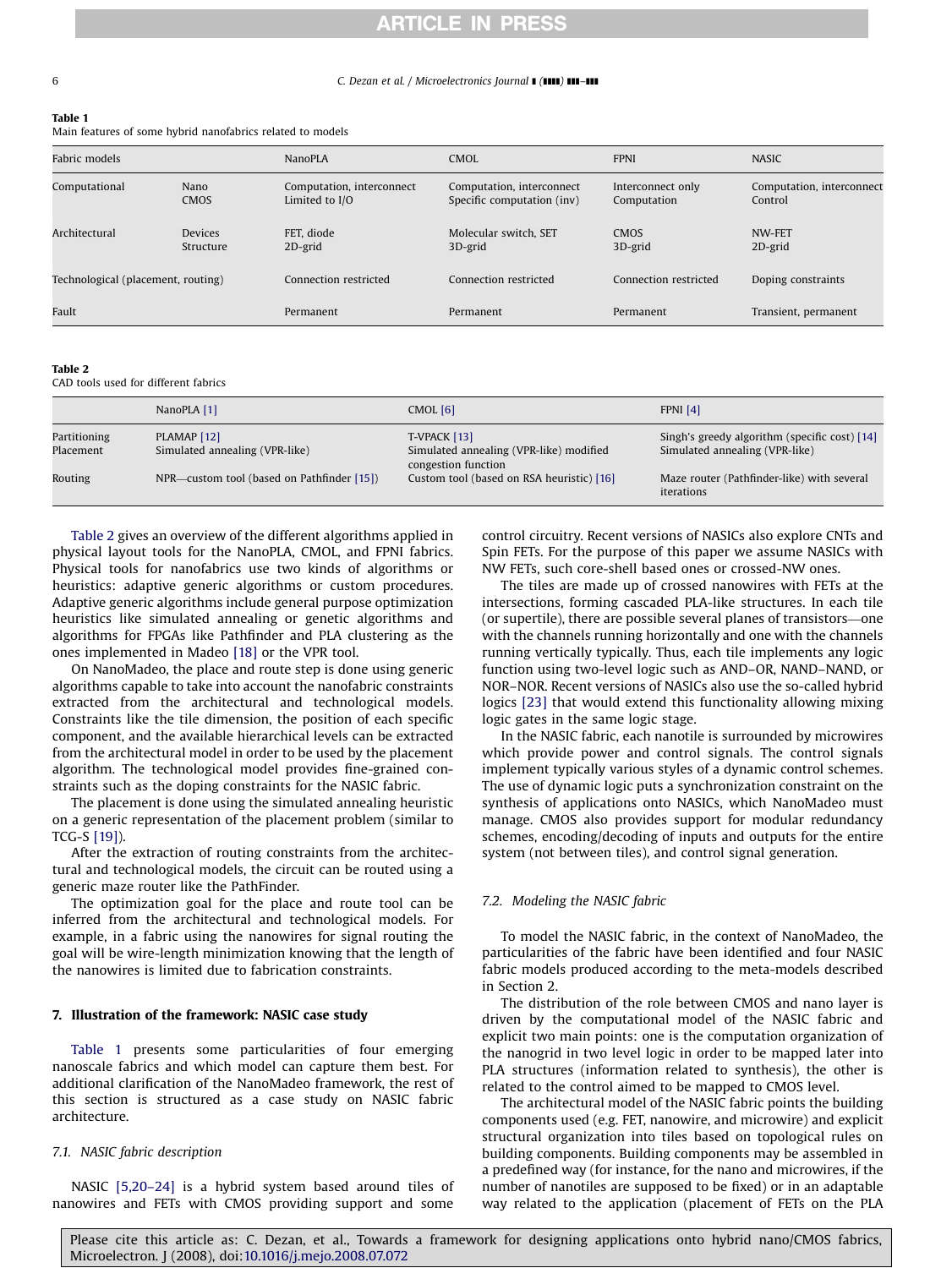

Fig. 5. WISP-0 block diagram.

structure). In the latter case, these topological rules are active during the place-and-route phase.

The technological model provides the physical constraint of the NASIC fabric essentially due to the doping constraints of the two types of transistors that can be used (N-FET, P-FET). These constraints introduce some additional complexity in the placement routines inside one tile. The mapping onto different tiles adds I/O constraints between tiles.

The fault model takes into account two types of faults: permanent and transient faults. Distribution and rate of these types of faults have an impact on the reliability of the implementation. The fault-tolerant transformations have different capabilities in masking errors that can be evaluated using a yield simulator [\[5\].](#page-7-0)

#### 7.3. WISP-0 application design for NASIC

WISP-0 [\[21\]](#page-8-0) is a stream processor, built on NASIC, that implements a streaming processor architecture with 5-stage pipeline: fetch, decode, register file (RF), execute, and write back. It is a multi-tile design with five nanotiles (Fig. 5). A key feature is that intermediate values during execution are often stored on the nanowires directly without explicit latches using a three-phase dynamic control. Other key aspects relate to its fault-masking strategy, density optimizations, and control schemes.

The specification of WISP-0 with NanoMadeo is functional, including the followings:

- a synchronization primitive,
- a reflexive operator to define feed-back,
- specific types to introduce redundancy.

In Fig. 6, we give an example of a DAG produced by the compiler from source code defining the ALU and RF stages of WISP-0. In this DAG, nodes correspond to function calls or operators that will be synthesized into logic PLA blocks equivalent with NASIC logic.

This description implicitly describes some data synchronization, but this information could be made more explicit and could be managed through specific behavioral transformations. No explicit partitioning between nano/CMOS is done at this point because every logic functionality is aimed to be implemented at nanoscale in the case of NASICs. Nevertheless, if some faulttolerant techniques are added in CMOS, this information needs to be explicit (for instance, the generation of CMOS TMR voters by transformation for fault tolerance). Other transformations for fault tolerance can be applied by injecting specific data types for the inputs. These types represent future data encodings for the input data; for instance, in the case of WISP-0, BCH codes (as ECC) are used to introduce built-in redundancy.

We show, in Fig. 7, the effect of ECC fault-tolerance transformations on the  $LUT<sup>1</sup>$  specification of the instruction memory of Wisp-0 processor. The ECC transformations correspond to BCH codes applied to the memory addresses and instruction codes.



Fig. 6. DAG from NanoMadeo representing ALU and RF.



Fig. 7. LUT of instruction memory before and after BCH encoding.

#### 7.4. Structural transformations and yield projection for WISP-0

In the case of a NASIC fabric (without hybrid logic), NanoMadeo utilizes the external synthesis tool SIS to perform the two-level logic synthesis of PLAs associated with each node of the DAG. Assembly of synthesized portions is addressed by NanoMadeo to define the complete logical structure of the WISP-0 application. WISP-0 may use some structural faulttolerance techniques such as TMR and N-way redundancy of signals. The result of synthesis is then transformed here to implement these techniques, when they are in use.

We have developed a yield simulator to evaluate faulttolerance techniques in NASICs. The simulator generates random defect maps for designs based on a defect model and runs logic simulations on them, testing with many different possible sets of input. By measuring what proportion of the generated defect maps result in correct output when simulated, the yield can be estimated. NanoMadeo can automatically call the yield simulator to evaluate defect and fault-tolerance techniques. One example of output after several runs of the yield simulator, using different fault rates and different fault-tolerance techniques (TMR, ECC, and N-way) is shown in [Fig. 8](#page-7-0). This graph provides information on the efficiency of the fault-tolerant techniques related to the fault rate and the types of permanent defects (for instance, if the fault rate is above 6%, the yield is better with ECC techniques considering 10% stuck-off and 90% stuck-on).

<sup>&</sup>lt;sup>1</sup> LUT-look up table.

Please cite this article as: C. Dezan, et al., Towards a framework for designing applications onto hybrid nano/CMOS fabrics, Microelectron. J (2008), doi[:10.1016/j.mejo.2008.07.072](dx.doi.org/10.1016/j.mejo.2008.07.072)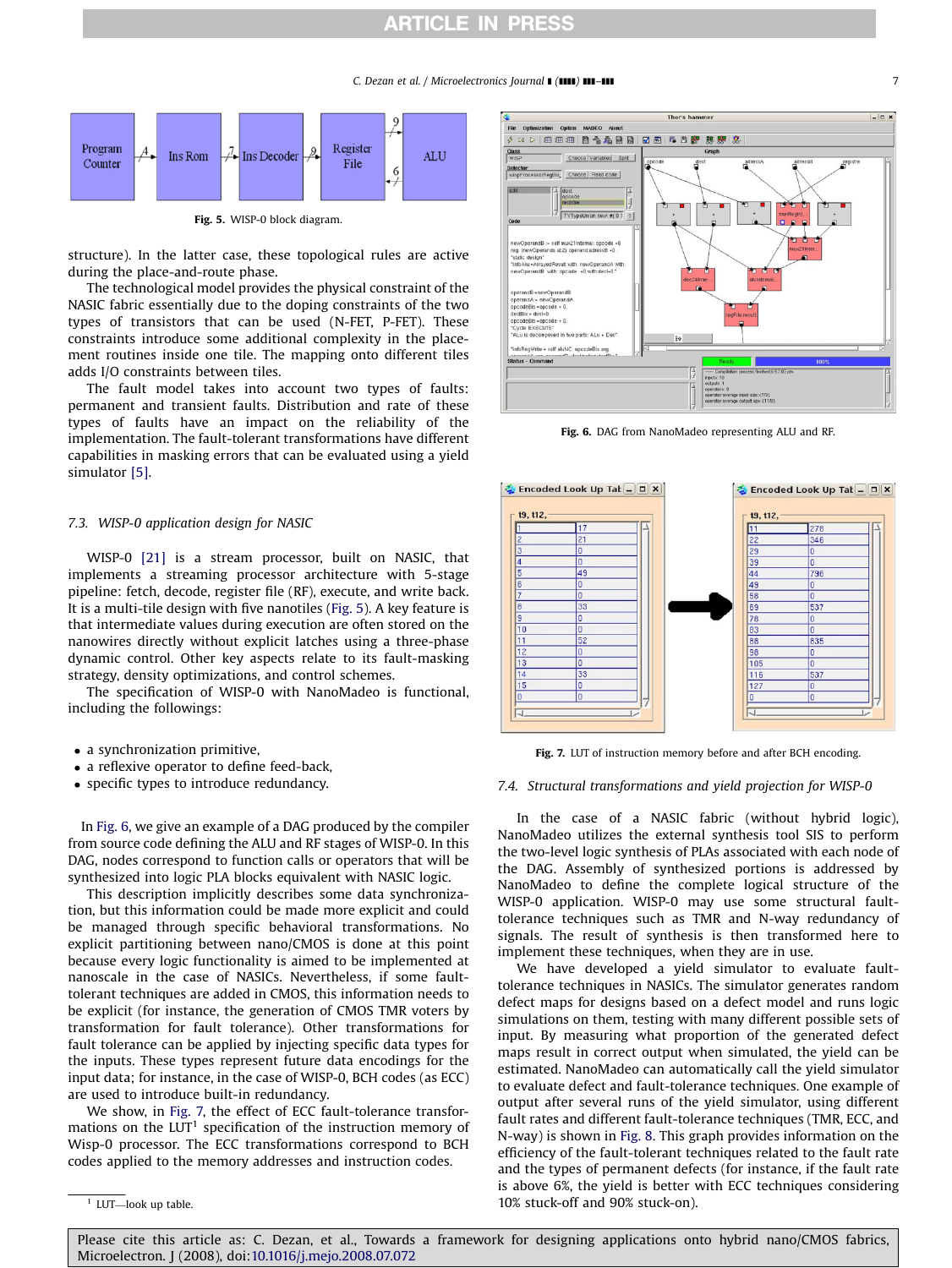<span id="page-7-0"></span>8 C. Dezan et al. / Microelectronics Journal **[[1111]**) **III**-111



Transistor Defects (10% Stuck-off, 90% Stuck-on)





Fig. 9. WISP-0 layout from NanoMadeo.

#### 7.5. Wisp0 layout

Based on the architectural and technological model of NASIC fabric, an abstract layout can be produced taking into account the layout constraints inside one tile. In Fig. 9, we present the abstract layout of WISP-0 onto a nanogrid of three tiles, partially integrating some fault-tolerant techniques. A more efficient place-and-route algorithm without constraints on the size of the tile is under study.

#### 8. Conclusion

In order to handle next generation hybrid nano architectures, CAD tools will have to evolve. Highly heterogeneous multi-part fabrics introduce new challenges which must be met efficiently. In this paper, we have shown that the proposed tool, NanoMadeo, can handle many of these challenges and can be used productively for work on NASIC designs. Its design will make it easy to adapt it for other hybrid nanoscale architectures.

#### References

- [1] A. DeHon, Nanowire-based programmable architectures, JETC 1 (2) (2005) 109–162.
- [2] A. DeHon, Design of programmable interconnect for sublithographic programmable logic arrays, in: FPGA '05: Proceedings of the 2005 ACM/ SIGDA 13th International Symposium on Field-programmable Gate Arrays, ACM, New York, NY, USA, 2005, pp. 127–137.
- [3] D.B. Strukov, K.K. Likharev, Cmol fpga: a reconfigurable architecture for hybrid digital circuits with two-terminal nanodevices, Nanotechnology 16 (6) (2005) 888-900 (<http://stacks.iop.org/0957-4484/16/888>).
- [4] G.S. Snider, R.S. Williams, Nano/CMOS architectures using a field-programmable nanowire interconnect, Nanotechnology 18 (3) (2007) 035204 11pp. (<http://stacks.iop.org/0957-4484/18/035204>).
- [5] C. Moritz, T. Wang, P. Narayanan, M. Leuchtenburg, Y. Guo, C. Dezan, M. Bennaser, Fault-tolerant nanoscale processors on semiconductor nanowire grids, Circuits Syst. I: Regular Papers, IEEE Trans. Circuits Syst. I: Fundam. Theory Appl. 54 (11) (2007) 2422–2437.
- [6] D.B. Strukov, K.Likharev, A reconfigurable architecture for hybrid cmos/ nanodevice circuits, in: FPGA '06: Proceedings of the 2006 ACM/SIGDA 14th International Symposium on Field-programmable Gate Arrays, 2006, pp. 131–140.
- [7] C. He, M. Jacome, Defect-aware high-level synthesis targeted at reconfigurable nanofabrics, IEEE Trans. Comput. Aided Des. Integrated Circuits Syst. 26 (5) (May 2007) 817–833.
- [8] E. Fabiani, L. Lagadec, B. Pottier, A.Poungou, S. Yazdani, Abstract execution mechanisms in a synthesis framework, in: Workshop on Non-Silicon Computations (NSC3), June 2004.
- [9] E.M. Sentovich, K.J. Singh, L. Lavagno, C. Moon, R. Murgai, A. Saldanha, H. Savoj, P.R. Stephan, R.K. Brayton, A. Sangiovanni-Vincentelli, SIS: a system for sequential circuit synthesis, Technical report, 1992 ([http://citeseer.ist.psu.](http://citeseer.ist.psu.edu/sentovich92sis.html) [edu/sentovich92sis.html](http://citeseer.ist.psu.edu/sentovich92sis.html)i.
- [10] R. Bahar, J. Mundy, J. Chen, A probability-based design methodology for nanoscale computation, in: Proceedings of the International Conference on Computer-Aided Design San Jose, CA, November 2003, pp. 480–486.
- [11] F. Angiolini, M. Jamaa, D. Atienza, L. Benini, G. De Micheli, Improving the fault tolerance of nanometric PLA designs, Design, Automation and Test in Europe Conference and Exhibition, 16–20 April 2007, pp. 1–6.
- [12] D. Chen, J. Cong, M. Ercegovac, Z. Huang, Performance-driven mapping for CPLD architectures, IEEE Trans. Comput. Aided Des. Integrated Circuits Syst. 22 (10) (2003) 1424–1431.
- [13] V. Betz, J. Rose, A. Marquardt (Eds.), Architecture and CAD for Deep-Submicron FPGAs, Kluwer Academic Publishers, Norwell, MA, USA, 1999.
- [14] A. Singh, G. Parthasarathy, M. Marek-Sadowska, Efficient circuit clustering for area and power reduction in fpgas, ACM Trans. Design Autom. Electron. Syst. 7 (4) (2002) 643–663.
- [15] L. McMurchie, C. Ebeling, Pathfinder: a negotiation-based performancedriven router for FPGAs, Field-Programmable Gate Arrays, 1995. FPGA '95. in: Proceedings of the Third International ACM Symposium, 1995, pp. 111–117.
- [16] S.K. Rao, P. Sadayappan, F.K. Hwang, P.W. Shor, The rectilinear steiner arborescence problem, Algorithmica 7 (2 & 3) (1992) 277–288.
- [17] S.H. Gerez, Algorithms for VLSI Design Automation, Wiley, New York, NY, USA, 1999.
- [18] L. Lagadec, Abstraction, modélisation et outils de cao pour les circuits intégrés reconfigurables, Ph.D. Thesis, Université de Rennes1, Rennes, France, 2000.